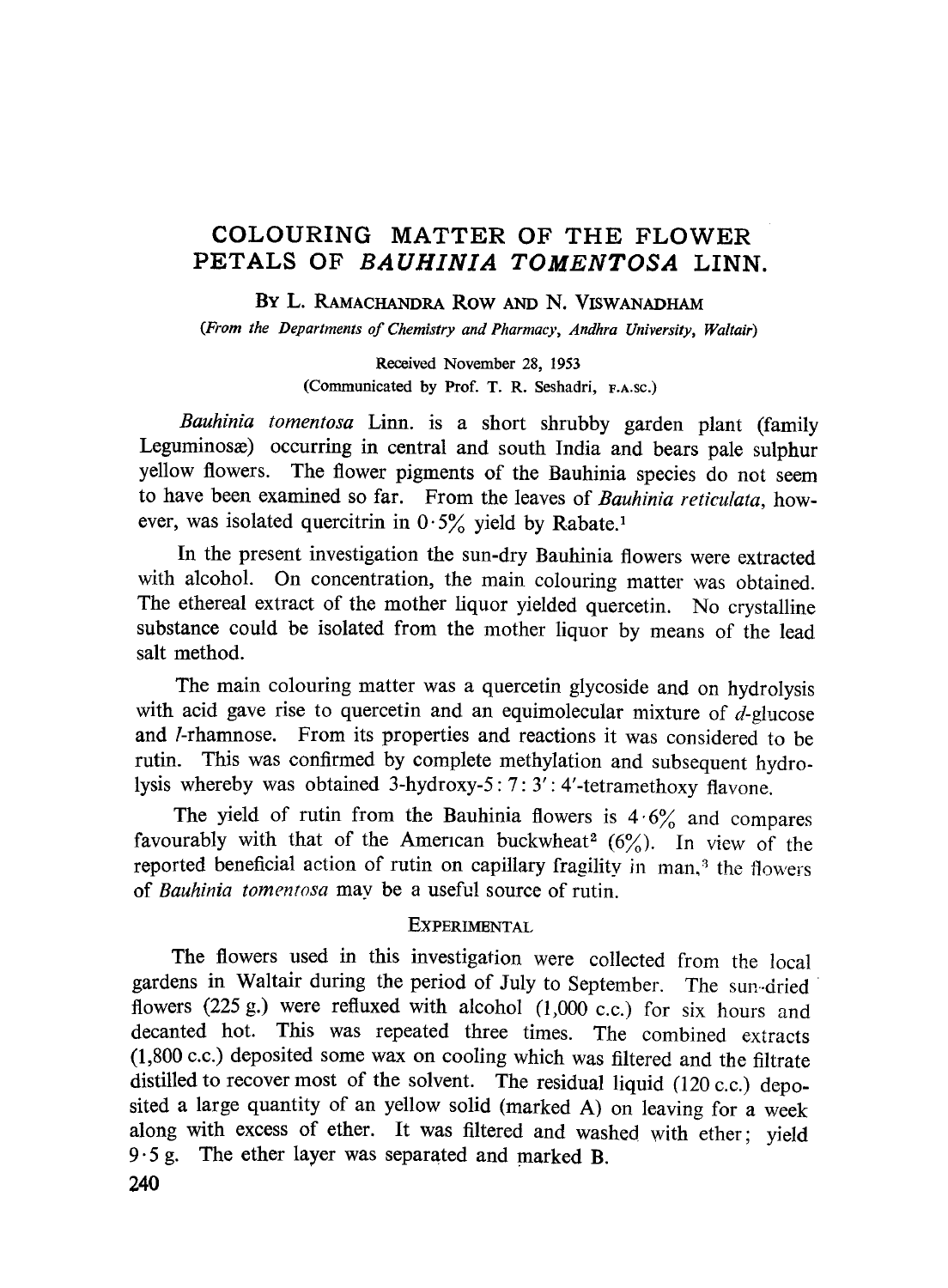## *Colouring Matter of the Flower Petals of* Bauhinia tomentosa *Linn 241*

The alcoholic mother liquor was evaporated to remove all alcohol and the residue stirred up with boiling water (200 c.c.) and the solution filtered from waxy and resinous matter. It was concentrated to half its volume, treated with an equal volume of ether and left in the ice-chest for about a fortnight. About 1 g. more of A was obtained.

*The ether solution B: Quercetin.—When* evaporated, it left behind a pale brown crystalline solid  $(0.5 g)$  which after two crystallisations from alcohol gave yellow needles decomposing at 313-15°, not depressed by admixture with an authentic sample of quercetin. The acetate crystallised from alcohol as colourless needles melting at 193-5°, unchanged when mixed with penta acetyl quercetin.

*Solid product A: Rutin.—When* crystallised first from alcohol and then from aqueous pyridine it came out as pale yellow short needles melting at 188-90°. It did not depress the melting point of an authentic sample of rutin (Found in the sample dried at  $100^\circ$  *in vacuo*: C,  $53.0$ ; H,  $5.0$ .  $C_{27}H_{30}O_{16}$  requires C, 53.1; and H, 5.0%). In 85% alcoholic solution, it had  $[a]_D^{28\degree}$  + 38.8° (Plouvier<sup>4</sup> reported  $[a]_D$ , +39° for rutin in pyridine solution).

An alcoholic solution of the glycoside yielded an yellow precipitate with neutral lead acetate, a deep green colour with ferric chloride and a deep pink colour with magnesium and hydrochloric acid. A solution in concentrated sulphuric acid exhibited a greenish fluorescence.

*Hydrolysis.*—The pure glycoside (1 g.) was refluxed with 9% sulphuric acid for two hours. The aglycone, which separated even during the course of refluxing, was filtered and crystallised from alcohol; bright yellow needles m.p. 313-15° (decomp.), undepressed by admixture with an authentic sample of quercetin; yield  $0.55$  g. It answered all the colour reactions for quercetin. Methylation of the aglycone with dimethyl sulphate and potassium carbonate in anhydrous acetone solution yielded 0-pentamethyl quercetin, m.p. 150-51° identical with an authentic sample.

The pale yellow acid filtrate from quercetin was extracted twice with ether and then neutralised with barium carbonate. It was evaporated at 30° *in vacuc* and the sugar residue extracted with absolute alcohol. The alcoholic extract was evaporated under reduced pressure and the sugar converted into osazone directly in the usual manner. When crystallised from aqueous alcohol it melted at 195-200°. Under the microscope, it was not homogeneous but the characteristic sheave-like clusters suggested the presence of phenyl glucosazon.;. Further the neutral sugar syrup answered the methyl furfural test for *l*-rhamnose. The acid hydrolysate (from  $36.6$  mg.